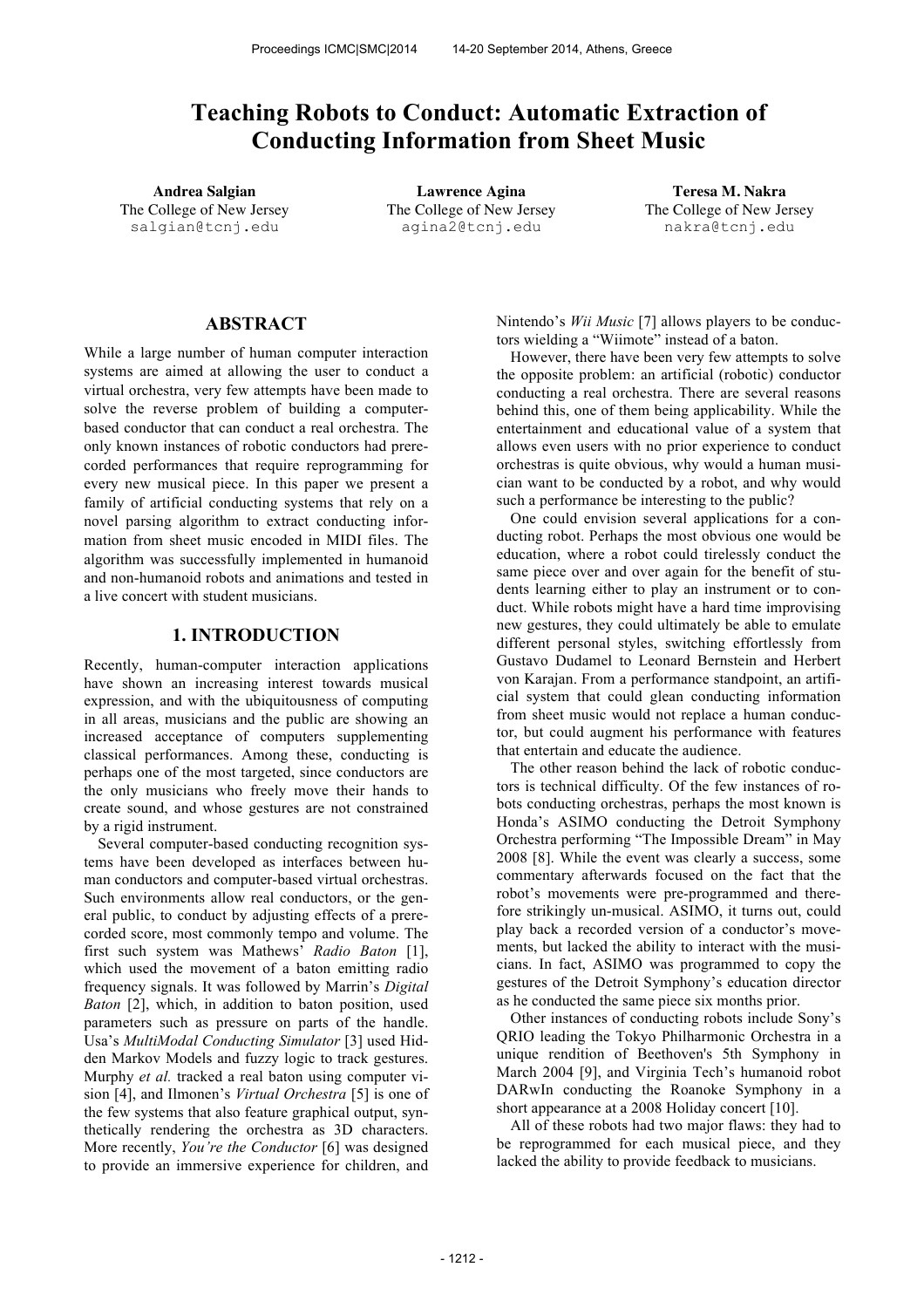In this paper we address the first problem by introducing a family of systems that can conduct any musical piece in real time without having to be reprogrammed. Whether our artificial conductors are animated or robotic, humanoid or not, they rely on a parsing algorithm that we developed to read the score of a musical piece stored in a MIDI file and extract conducting information that allows them to generate and perform gestures that convey tempo, dynamics, and cueing to conduct a musical piece whose score is stored in a MIDI file.

# **2. SYSTEM OVERVIEW**

Human conductors learn a new musical piece from its score. Since there is no single standard for the digital notation of sheet music, MIDI files have served as the ad-hoc standard. (Although newer music notation formats such as MusicXML [11] do exist, it has been suggested by [12] that the affordances of MIDI justify its continued use.) Therefore, we settled on using the MIDI format. Since the MIDI format was not intended for musical notation, it has its limitations, and we will discuss some of these throughout this paper.

The MIDI file format was originally designed to function as a serial protocol between different electronic instruments, and as such they can encode note and timing events, as well as volume information. Multiple channels originally designed to interface between multiple instruments can be used to encode the music to be played by different instruments in the orchestra.

A variety of software packages are available to generate MIDI files from sheet music or audio recordings. In addition, software packages can be used to manually annotate MIDI files with additional information that is not available in the notes themselves, such as articulation, dynamics, or even cueing. This annotation process would be akin to a conductor making notes on conventional paper scores.

In addition to knowledge of the score, conducting relies on one's understanding of gestures. While a general set of beat patterns does exist, and is documented in conducting textbooks, there is no general consensus regarding the allowed variations within gestures, or the exact meaning behind each gesture [13].

Given general knowledge of conducting gestures, and the MIDI file containing the musical score, our system will generate conducting gestures for indicating tempo, dynamics, and entrance cueing.

### **3. ALGORITHM**

#### **3.1. MIDI Parser**

Much of the processing is done by the MIDI file parser, which needs to extract all the available musical information that is needed for conducting.

MIDI files will typically contain several tracks: one for each instrument in the orchestra, and an additional global track which contains information about the time

signature, tempo, ensemble dynamic, and key signature.

Although the actual notes that have to be played are not important for conducting, all tracks of a MIDI file need to be analyzed from the beginning to the end. Events such as note-on, note-off, as well as changes in dynamics are stored in individual instrument tracks based on the time at which they occur. The global track contains information about global dynamic levels, as well as tempo and time signature, also labeled with their timing.

While humans refer to musical timing using beats, which are based on tempo, MIDI files use a unique metric of absolute time called ticks. Our parser converts from ticks to beats using the formulas:

$$
seconds = \frac{60 * ticks}{tempo * conversionConstant}
$$
 (1)

and

$$
beatsPerSecond = \frac{tempo}{60} \qquad (2)
$$

where the conversion constant is a value specified in the MIDI file.

The basis of the right hand gestures is formed by information about tempo and time signature in the global track. Left hand gestures include entrance and dynamics cueing.

Because cue data is not explicitly stored in MIDI files, the parser will have to use the note-on and noteoff events from individual tracks to determine when each instrument is playing. An entrance cue is necessary when an instrument starts playing after a longer period of rest. However, human conductors don't have a set formula for how long (in number of seconds or number of measures) a rest period must be in order for the instrument to require a cue.

When determining the need for an entrance cue, our parser uses a set of thresholds that allow tempo to play a role in the number of measures that are considered a longer period of rest, loosely correlating the length to actual time.

Volume information is stored in all tracks: the global track contains information for the whole orchestra, while the other tracks have information for individual instruments. The parser analyzes all tracks looking for changes in dynamics, and generates requests for dynamic cueing gestures.

MIDI files encode dynamics using numerical values that are not always equivalent to the typical pianissimo through fortissimo notation, but since conducting only requires information about changes in dynamics, this did not impact system performance.

When no global or channel dynamic values are present, the parsing algorithm averages the stored dynamic levels for all instruments and stores the average as the global marking.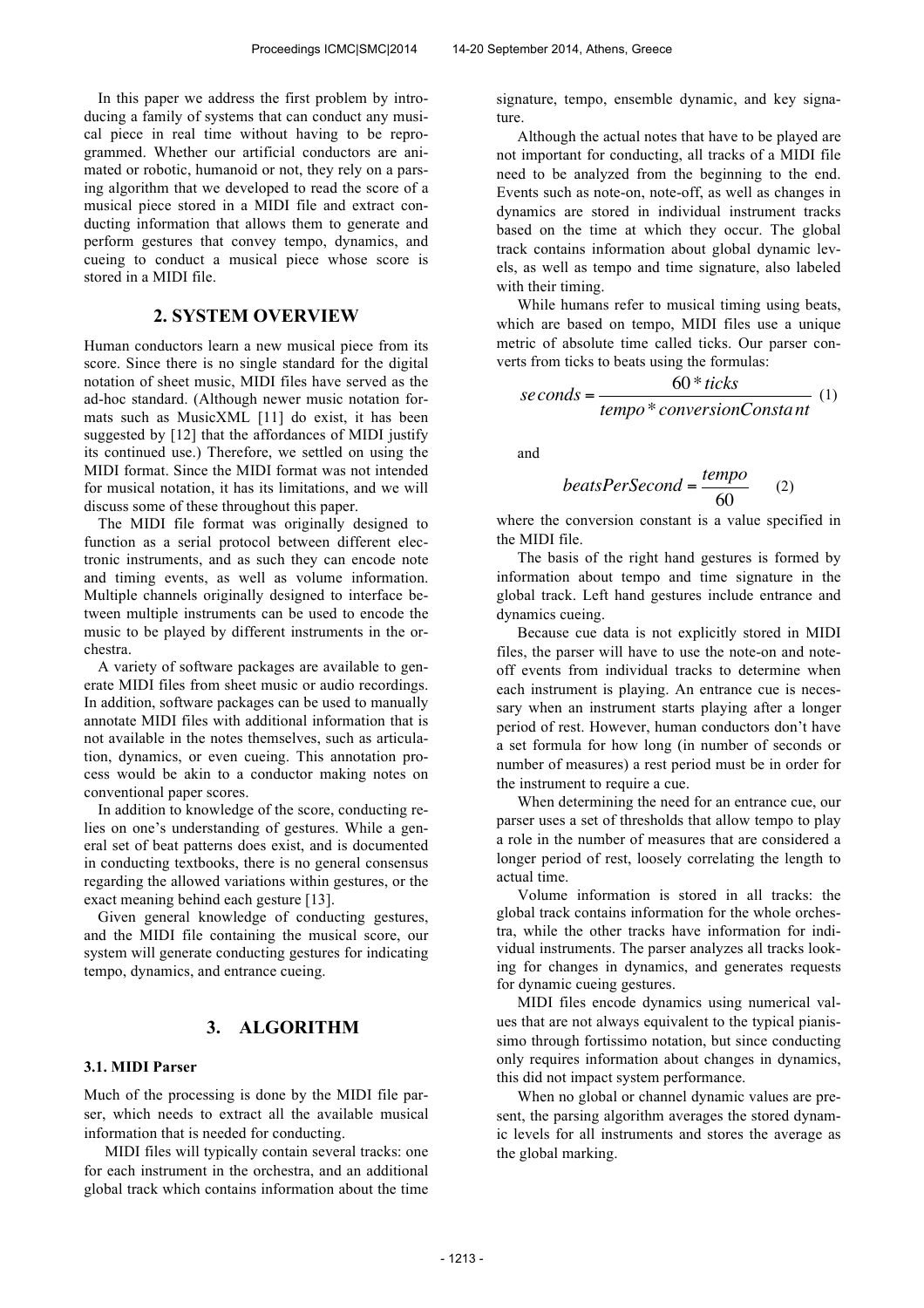In addition to extracting information about conducting gestures, our algorithm helps musicians keep track of where they are in the song by calculating not only the relative beat number within the current measure, but also of the current measure number. This information is not stored explicitly in the MIDI file, but can be computed using formulas (1) and (2).

#### **3.2. Gestures**

The MIDI parser can be used to implement a variety of conducting systems, humanoid and non-humanoid robots, and animations.

For humanoid versions we used a Microsoft Kinect to capture the basic gestures of a human conductor. Unlike the method that was used to prepare for ASIMO's conducting performance, however, we did not capture the conducting of an entire musical piece. Instead, we collected geometric data about how the right hand gestures move during an individual beat pattern, and how the left hand goes up and down to indicate changes in dynamics. Our software used this data in conjunction with the current value of the tempo to provide gestures of appropriate speed.

Non-humanoid versions varied widely, but they all strived to display all the available information in a manner that is easy to follow by musicians.

#### **3.3 Challenges, Solutions and Limitations**

Due to the nature of MIDI files, our algorithm has some limitations.

MIDI files terminate when all instruments are done playing, rather than the song is intended to be over. That is, if a composition is intended to end with a rest interval, this will not be stored in the file. While this does not make any difference from an audio standpoint, it might make for an awkward ending to the conducting performance, leaving the conductor with the arms in the air. To address this problem, if the MIDI file ends before the end of the measure, the artificial conductor will perform additional gestures to conduct the measure to the end.

Since measures are not explicitly marked, possible rests at the end of a piece (which are fairly common) make pickup beats (notes that come before the first complete measure of a composition) virtually impossible to detect. To help with this situation, our program requires the user to manually indicate whether the composition has a pickup beat, and its length if one exists.

Another piece of information missing from MIDI files is articulation. Our current implementation therefore cannot handle it. An easy solution would be to use additional tracks in the MIDI file to manually annotate the composition with articulation information. Teaching an artificial conductor the fairly subtle differences between staccato and legato conducting gestures is also a challenging task.

More important limitations of an artificial conductor are the lack of emotion, improvisation, and feedback. Our students implementing the algorithm found the lack of emotion of a computer-based conductor to be especially troublesome and decided to address it for humanoid systems (in an admittedly very limited way) with a little trick. Artificial faces were designed to be able to convey a small number of emotions (happy, sad, excited, or neutral), and MIDI files were manually annotated with times during the composition where the conductor would have to convey these feelings. This solution generated its own problems, however: too much manual annotation would defeat the purpose of having a system that can automatically conduct any musical piece. And humanoid robots or animations with various facial expressions can get dangerously close to the "uncanny valley" [14], causing feelings of revulsion in musicians and audiences alike.

The lack of improvisation means that conducting performances of the same piece will always be identical, something that never happens with human conductors, but in an educational setting this might prove to be an advantage.

The lack of feedback is perhaps the most serious limitation of our current algorithm. Although all our conducting systems generated their gestures in real time, the lack of feedback to musicians made their performance no different from a prerecorded one. We plan to address this issue in the near future. We will start by investigating how an artificial conductor can ascertain tempo and volume information in real-time from the music that is being played and adjust its gestures to correct musicians if needed.

# **4. IMPLEMENTATION**

The algorithm was implemented by undergraduate students at our institution in several artificial conducting systems including humanoid and non-humanoid animations, as well as humanoid robots. Four of these systems are shown in Figures 1-4 and detailed below. Videos of all conducting robots in action can be found on our project website at

http://www.tcnj.edu/~nakra/ConductingRobots.html

Link (shown in Figure 1) is a humanoid robot that conducts by moving its arms, turning on cue lights on its chest, and displaying different facial expressions on a screen that serves as its head. The robot was constructed by our students from scratch, using a galvanized steel frame. The arms, made of high density foam, are powered by Vex Robotics motors and controlled by Arduino microcontrollers, and have two degrees of freedom. The right arm keeps the tempo, while the left arm shows dynamic cues. Since implementation of entrance cueing would have required an additional number of degrees of freedom in the arms, and ideally a rotating torso, we opted for a different alternative: the chest features images of each instrument that light up to cue entrance. The face displayed on the monitor shows emotions and also helps with entry cues.

Roxy (shown in Figure 2) is a screen based humanoid conductor with a supplemental graphical interface. The conductor's right arm shows the beat pattern, while the left arm is used for entrance cueing. The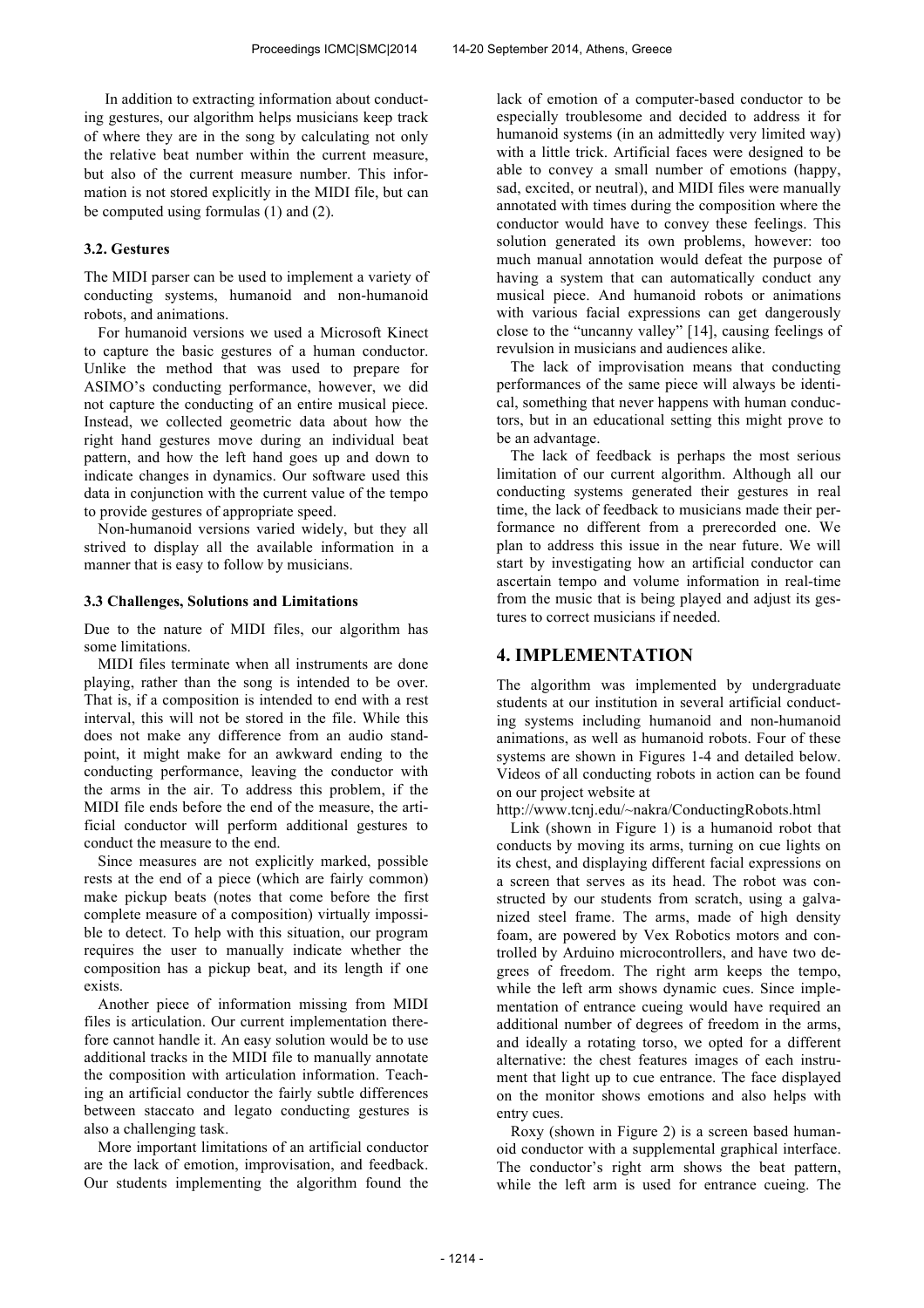number in the top left corner of the screen shows the current measure, the bottom left corner displays the time signature. The graphical bar on the right represents the dynamic level, with low-fill for soft and highfill for loud.



**Figure 1.** Conducting humanoid robot Link.



**Figure 2**. Humanoid conducting animation Roxy.

Carmen (shown in Figure 3) is a non-humanoid animation that represents conducting information through a variety of colored rectangles, with each color corresponding to a different instrument being played. The left side of the screen shows dynamics (with higher bars corresponding to louder music). The right side of the screen is used for cueing: bars drop down over the measure before the entry measure. The border flashes from white to black on the downbeat.



**Figure 3**. Non-humanoid conducting animation Carmen

Olmec (shown in Figure 4) is a hybrid humanoid/non-humanoid animation. It shows the current beat within the current measure as a dot circling around predefined positions. Entrance cues and dynamic change cues are encoded separately for each instrument through vertical bars on the bottom of the screen. An animation of a human face can issue nonverbal cues, such as changes in breathing, facial expressions, and nodding.



**Figure 4**. Non-humanoid conducting animation Olmec.

#### **5. EVALUATION**

A conductor, human or artificial, is useful if it can successfully convey information to musicians. To test the usefulness of our systems, and therefore the performance of our algorithm, we set up a live concert where our robots conducted a dectet of wind instruments played by undergraduate music majors at our institution. Each system conducted a different musical piece, rearranged for the dectet: Link conducted the theme from Dragon Roost Island in the *The Legend of Zelda* series of video games. Roxy conducted the song "For Good" from the Broadway musical *Wicked*. Carmen conducted the "Habanera" from Bizet's *Carmen.* Olmec conducted the song "Can't take my eyes off of you" by Frankie Valli. Figure 5 shows two of the conductors, Roxy and Olmec, in action.

At the end of the performance we surveyed musicians on their overall experience, as well as on reactions to individual robots.

Dectet members found being conducted by the four non-human conductors fairly acceptable overall, giving it an average rating of 7.22, with responses ranging from 4 to 10 on a 10-point scale anchored at *Unacceptable* and *Completely Acceptable*.

The musicians found the experience very interesting overall, giving it an average rating of 8.89, with responses ranging from 7 to 10 on a 10-point scale anchored at *Boring* and *Exciting*.

Musicians rated the artificial conductors only moderately effective overall at 6.78, with responses ranging from 5 to 9 on a 10-point scale anchored at *Not at all* and *Very*.

When asked to elaborate on their ratings, student musicians thought that being conducted by an artificial conductor is a fun experience, although the systems are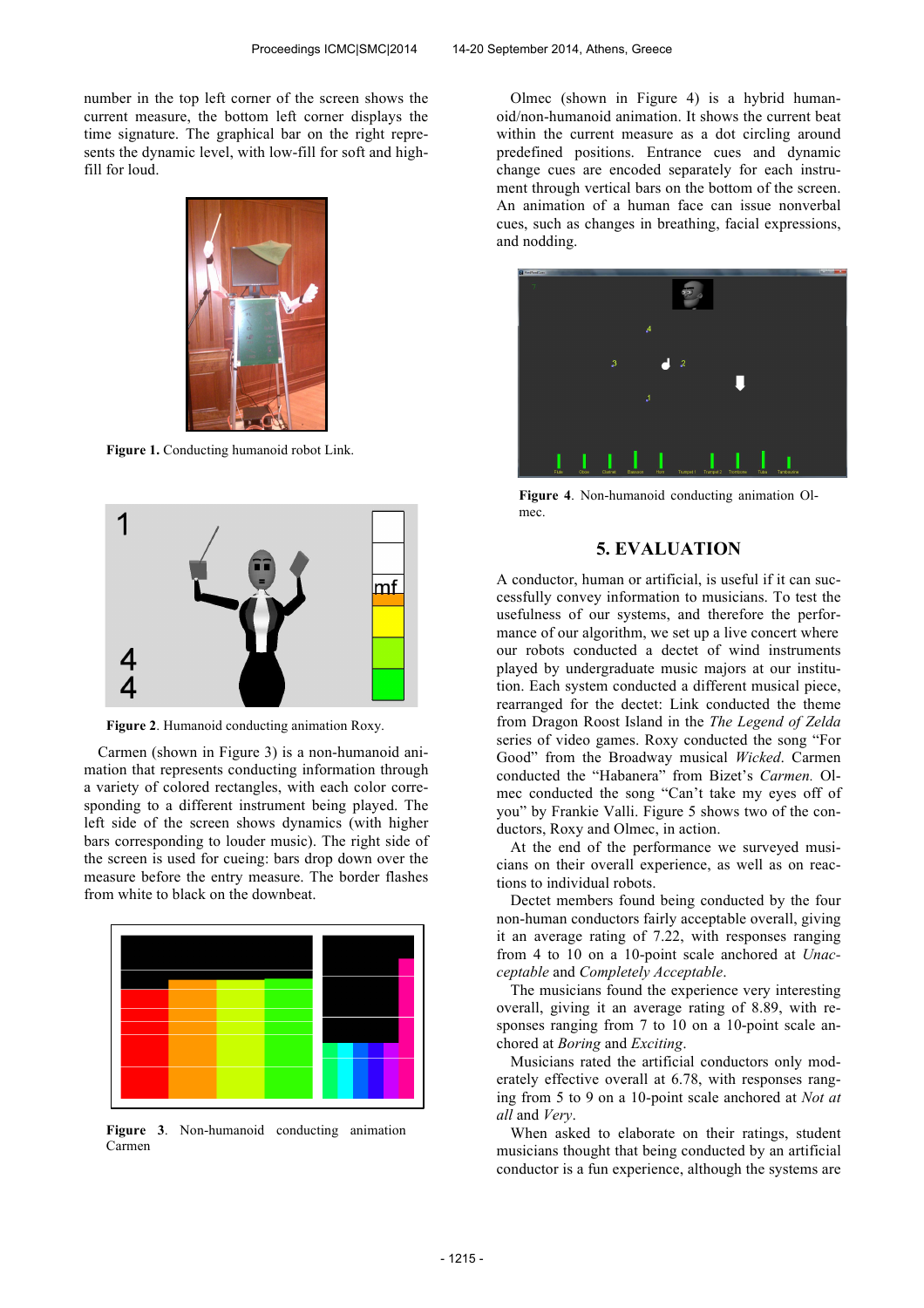hard to work with, and miss some of the aspects of a human conductor.

Musicians also rated the conductor systems separately. All four conductor systems (listed in order below) averaged 6.9 or above on User Friendliness:

- 1. Olmec 8.78
- 2. Roxy 8.44
- 3. Carmen 8.33
- 4. Link 6.9

All four conductor systems (listed in order below) averaged 7.9 or above on Creativity.

- 1.  $Roxy 9.00$
- 2. Olmec 8.67
- 3. Link 8.22
- 4. Carmen 7.9





**Figure 5**. Two artificial conductors conducting a dectet of human musicians. Top: humanoid robot Link. Bottom: Non-humanoid animation Olmec.

# **6. CONCLUSIONS AND FUTURE WORK**

In this paper we presented four artificial conductors, ranging from a humanoid robot through humanoid animation to non-humanoid animations, that conducted a small orchestra. Previous instances of conducting robots worked by prerecording the entire performance and requiring reprogramming for each new musical piece. Our systems use a parsing algorithm that we devised that allows them to conduct in real time any composition whose sheet music is available in MIDI format. The algorithm can extract information pertaining to tempo, dynamics, and entrance cueing, which can then be used to generate and perform appropriate conducting gestures.

All systems were successful in conducting a dectet composed of student musicians playing wind instruments. The musicians characterized the experience as very interesting overall (and admittedly their young age may have contributed to their openness). They found that the information conveyed by the artificial conductor was correct, and they were able to follow it with a little bit of practice. However, they rated the overall conducting performance as only moderately effective. This is understandable due to the lack of emotion and feedback of the system.

These artificial conductors represent an important first step towards robotic conductors that can have fully autonomous performances. Future work includes adding listening capabilities that would allow the system to provide real-time feedback to musicians, and the use of a different encoding for sheet music that would allow for easy representation of articulation and rest periods. The use of a commercially available humanoid robot would allow us to generate more humanlike motions and concentrate on the musical aspects of the problem.

### **Acknowledgments**

The authors would like to thank colleagues Chris Ault and Yunfeng Wang for their invaluable contributions to the robots and animations, as well as the students of the *Conducting Robots* class. This work has been supported in part by National Science Foundation grant #0855973.

### **7. REFERENCES**

- [1] M. V. Mathews, "The Conductor Program and Mechanical Baton," *Current Directions in Computer Music Research*. MIT Press, Cambridge, 1991.
- [2] T. Marrin, "Possibilies for the digital baton as a general-purpose gestural interface," in *Proc. ACM CHI Conference on Human Factors in Computing Systems*, Atlanta, GA, 1997, pp 311–312.
- [3] U. Satoshi and M. Yasunori, "A conducting recognition system on the model of musicians' process," *J. Acoustical Society of Japan*, 1998.
- [4] D. Murphy, T. H. Andersen, and K. Jensen, "Conducting audio files via computer vision," *Proc. of the Gesture Workshop*, Genova, 2003.
- [5] T. Ilmonen, "The virtual orchestra performance," in *Proc. ACM CHI Conference on Human Factors in Computing Systems*, The Hague, Netherlands, 2000.
- [6] E. Lee, T.M. Nakra, and J. Borchers, "You're the Conductor: A Realistic Interactive Conducting System for Children," *Proc. NIME International*